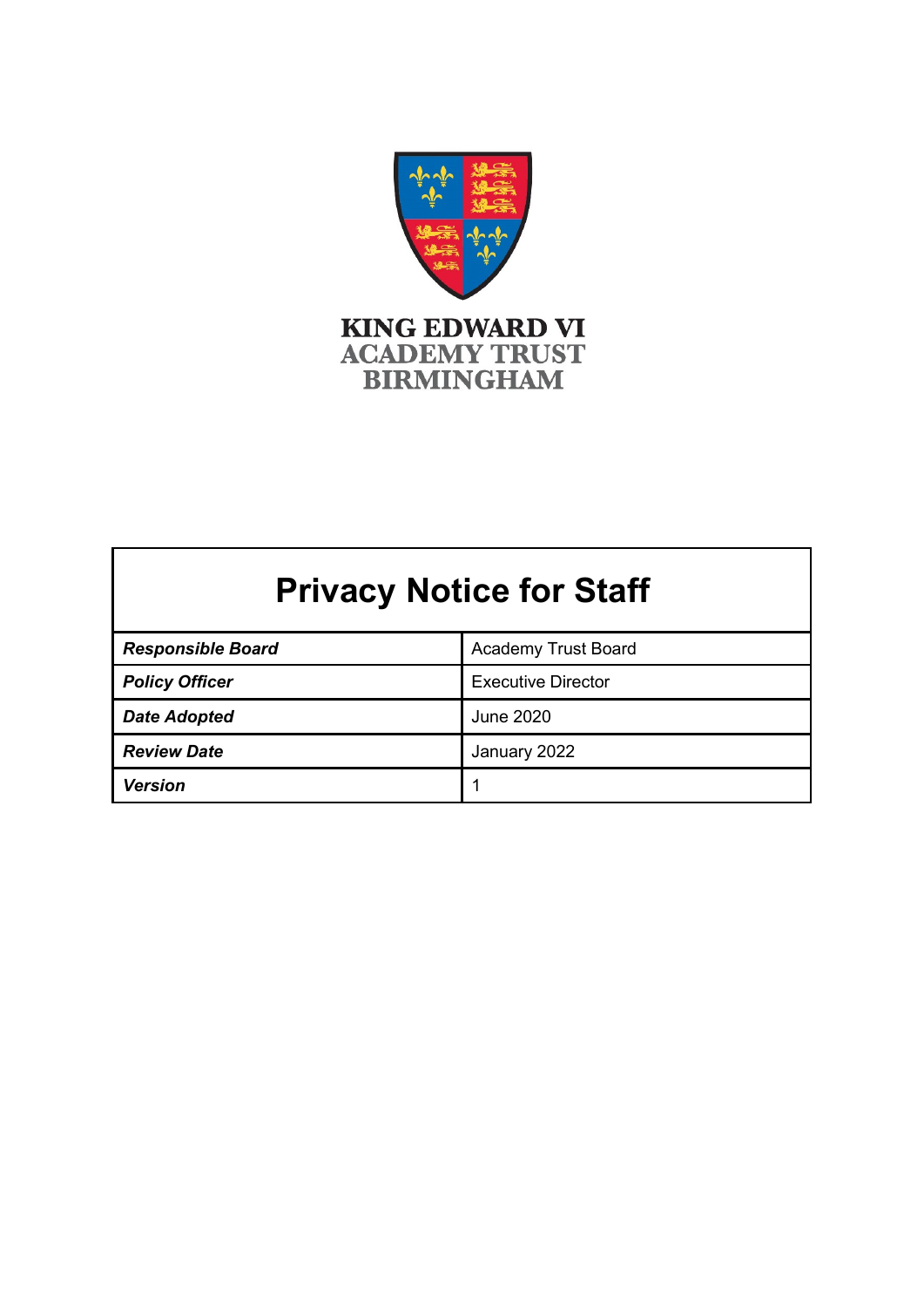# **Who we are**

King Edward VI Academy Trust Birmingham (the 'Academy Trust') is committed to protecting the privacy and security of your personal information. This privacy notice describes how we collect and use personal information about you during and after your working relationship with us, in accordance with the General Data Protection Regulation (GDPR).

For the purposes of Data Protection legislation, the Academy Trust is the Data Controller for the entities below.

- King Edward VI Aston School;
- King Edward VI Balaam Wood Academy;
- King Edward VI Camp Hill School for Boys;
- King Edward VI Camp Hill School for Girls;
- King Edward VI Five Ways School;
- King Edward VI Handsworth School for Girls;
- King Edward VI Handsworth Grammar School for Boys;
- King Edward VI Handsworth Wood Girls' Academy;
- King Edward VI Sheldon Heath Academy; and
- King Edward's Consortium.

The registered address of the Academy Trust is:

King Edward VI Academy Trust, Foundation Office, Edgbaston Park Road, Birmingham B15 2UD.

The Academy Trust is sponsored by The Schools of King Edward VI in Birmingham (the 'Foundation') a Charity registered at Foundation Office, Edgbaston Park Road, Birmingham B15 2UD. The Foundation and Academy Trust share resources and act in accordance with their Data Sharing Agreement.

If you want to contact us about your personal information you can in the first instance, contact the Data Protection Lead for your school. The name of your school's Data Protection Lead can be found here: [https://www.schoolsofkingedwardvi.co.uk/legal-information/.](https://www.schoolsofkingedwardvi.co.uk/legal-information/)

The Data Protection Officer for the Academy Trust is Laura Ganderton. You can contact her via:

- email: [dataprotection@ske.uk.net](mailto:dataprotection@ske.uk.net) ;
- telephone: 0121 472 1147; or
- post: Foundation Office, Edgbaston Park Road, Birmingham B15 2UD.

In this notice 'we' and 'us' means the Academy Trust, 'staff' means teaching staff, support staff, office staff, sessional workers, trustees/governors and volunteers.

#### **Aim**

The Academy Trust is committed to protecting the privacy and security of your personal information. This privacy notice describes how we collect and use personal information about you during your employment with us.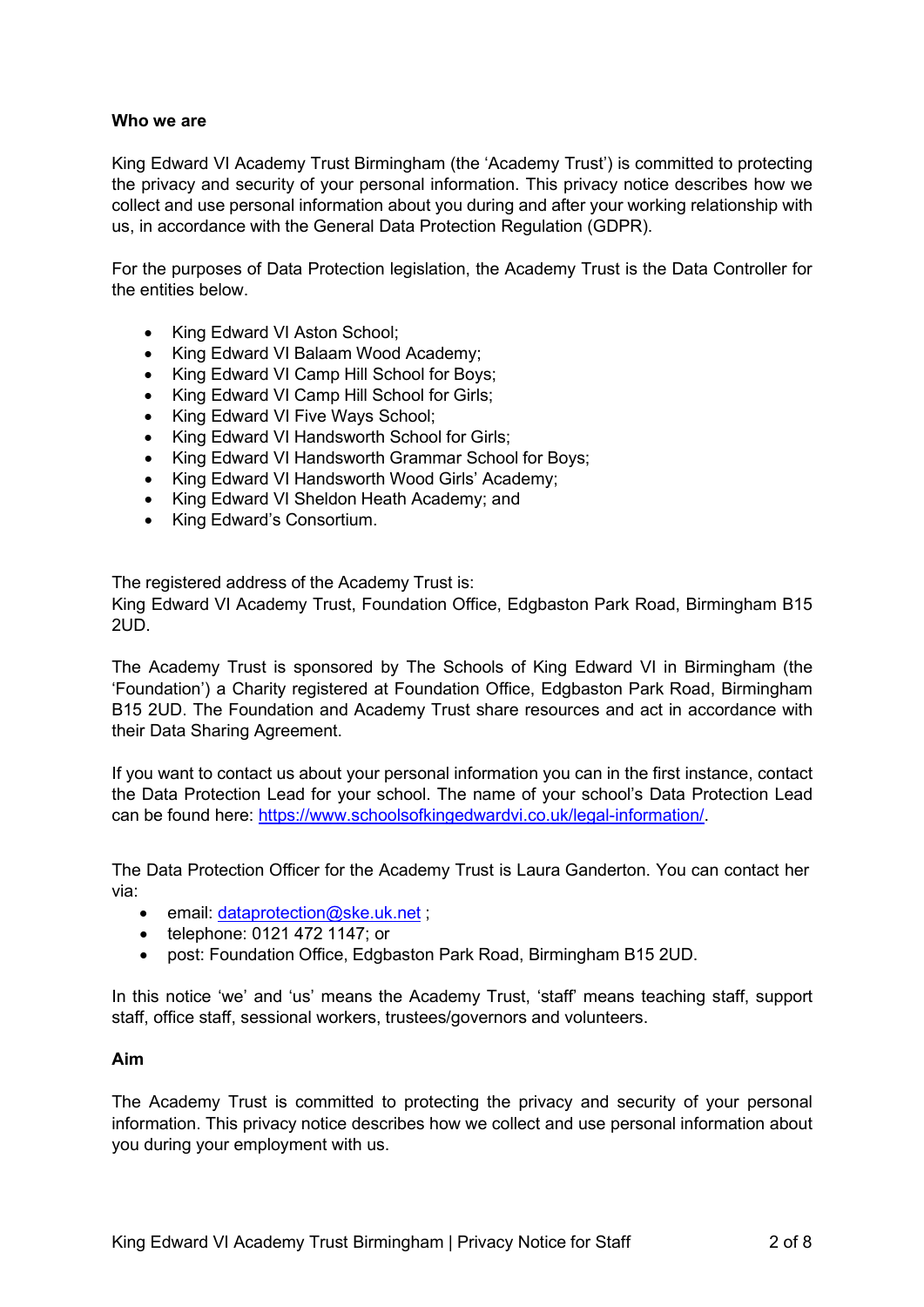The Academy Trust aims to ensure that all data collected about staff pupils, parents and visitors is collected, stored and processed in accordance with the General Data Protection Regulation. This applies to all data, regardless of whether it is in paper or electronic format.

We may amend this privacy notice at any time.

# **Definitions**

| <b>Term</b>           | <b>Definition</b>                                                                                                                                                                                          |
|-----------------------|------------------------------------------------------------------------------------------------------------------------------------------------------------------------------------------------------------|
| Personal data         | Data from which a person can be identified,<br>including data that, when combined with<br>other readily available information, leads to<br>a person being identified                                       |
| Special category data | These are data about ethnic origin, political<br>opinions, religious or similar beliefs, trade<br>union membership, health, sex life, criminal<br>proceedings or convictions, genetic or<br>biometric data |
| Processing            | Obtaining, recording or holding data                                                                                                                                                                       |
| Data subject          | The person whose personal data is held or<br>processed                                                                                                                                                     |
| Data controller       | A person or organisation that determines<br>the purposes for which, and the manner in<br>which, personal data is processed                                                                                 |
| Data processor        | A person, other than an employee of the<br>data controller, who processes the data on<br>behalf of the data controller                                                                                     |

# **Data protection principles**

We will comply with data protection law. This says that the personal data we hold about you must be:

- used lawfully, fairly and in a transparent way;
- collected only for valid purposes that we have clearly explained to you and not used in any way that is incompatible with those purposes;
- relevant to the purposes we have told you about and limited only to those purposes;
- accurate and kept up-to-date;
- kept only as long as necessary for the purposes we have told you about; and
- kept securely.

#### **How we use staff information**

We process personal data relating to those we employ to work at, or otherwise engage in working at the Academy Trust. This is for employment purposes to assist in the running of the Academy Trust and/or to enable individuals to be paid.

This personal data includes but is not limited to:

• personal information (such as name, address, employee or teacher number, national insurance number, DBS number);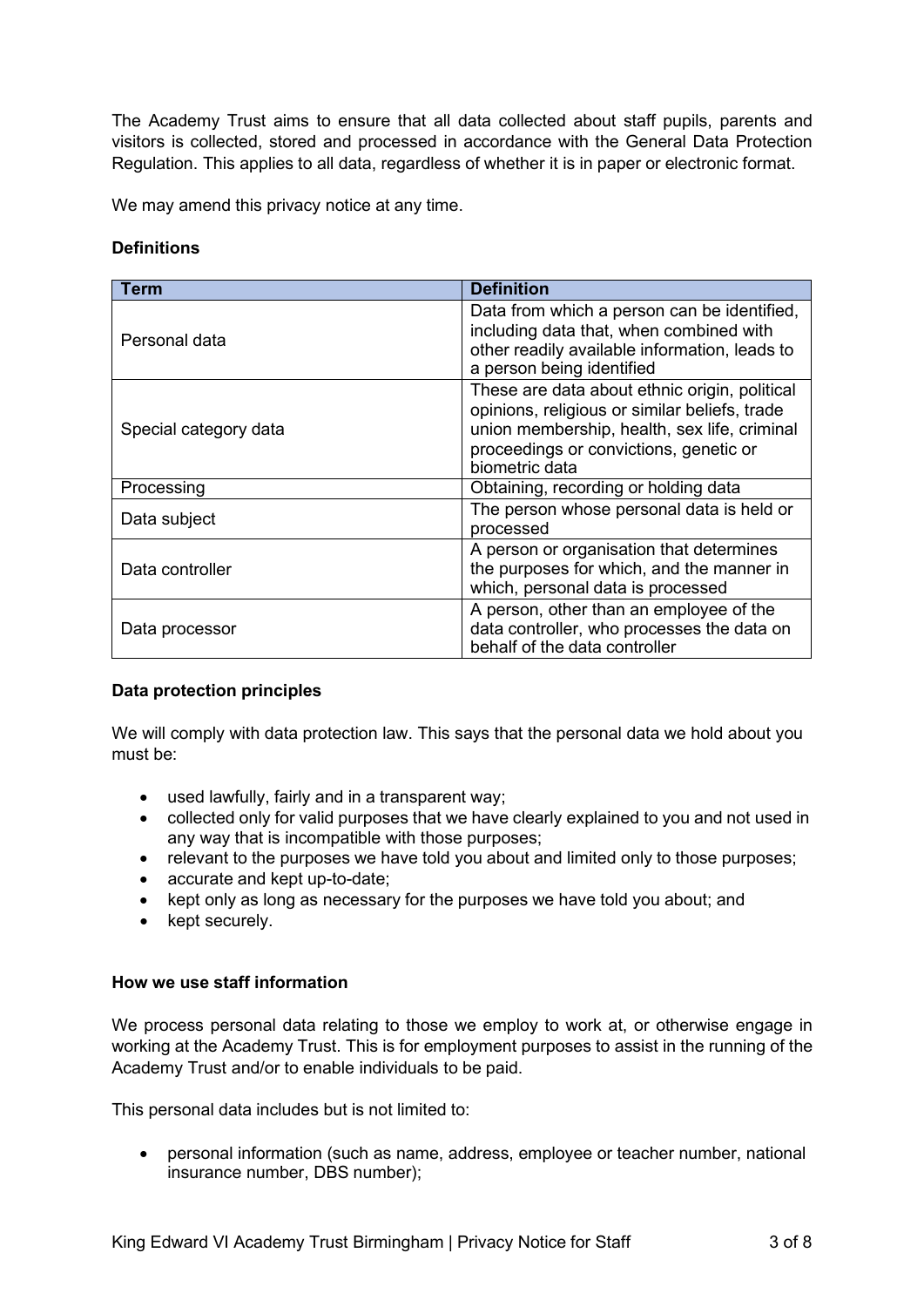- special categories of data including characteristics information (such as gender, age, ethnic group and medical information);
- contract information (such as start dates, hours worked, post, roles and salary information);
- work absence information (such as the number of absences and reasons);
- qualifications (and, where relevant, subjects taught);

During the recruitment process, we may receive information about you from a previous employer or an educational establishment which you have previously attended. You will know about this because you will have supplied us with the relevant contact details.

We use CCTV at some of our schools to make sure the school sites are safe. CCTV is not used in private areas such as changing rooms. For more information, please refer to our CCTV policy.

# **The purpose of processing this data is to help us to run the Academy Trust, including but not limited to:**

- enable us to pay you;
- facilitate safer recruitment, as part of our safeguarding obligations towards pupils;
- support effective performance management;
- inform our recruitment and retention policies;
- allow better financial modelling and planning;
- enable ethnicity and disability monitoring:
- improve the management of workforce data across the sector;
- support the work of the School Teachers' Review Body;
- ensure that pupils are safe when being driven by you, or when you instruct an adventure activity or other activity requiring a qualification; and
- ensure that we have a sufficient number of staff to dispense first aid in accordance with our statutory responsibilities under the Health and Safety Act.

# **Collecting and using your information in this way is lawful because:**

- the processing is necessary for the performance of your employment contract;
- the processing is necessary for the performance of a legal obligation to which the Academy Trust is subject, for example, our legal duty to safeguard pupils;
- the processing is necessary to protect the vital interests of others, i.e. to protect pupils from harm; and
- the processing is necessary for the performance of our education function which is a function in the public interest.

When we collect personal information on our forms, we will make it clear whether there is a legal requirement for you to provide it, and whether there is a legal requirement on the school/academy trust to collect it. If there is no legal requirement, then we will explain why we need it and what the consequences are if it is not provided.

# **If you fail to provide personal information**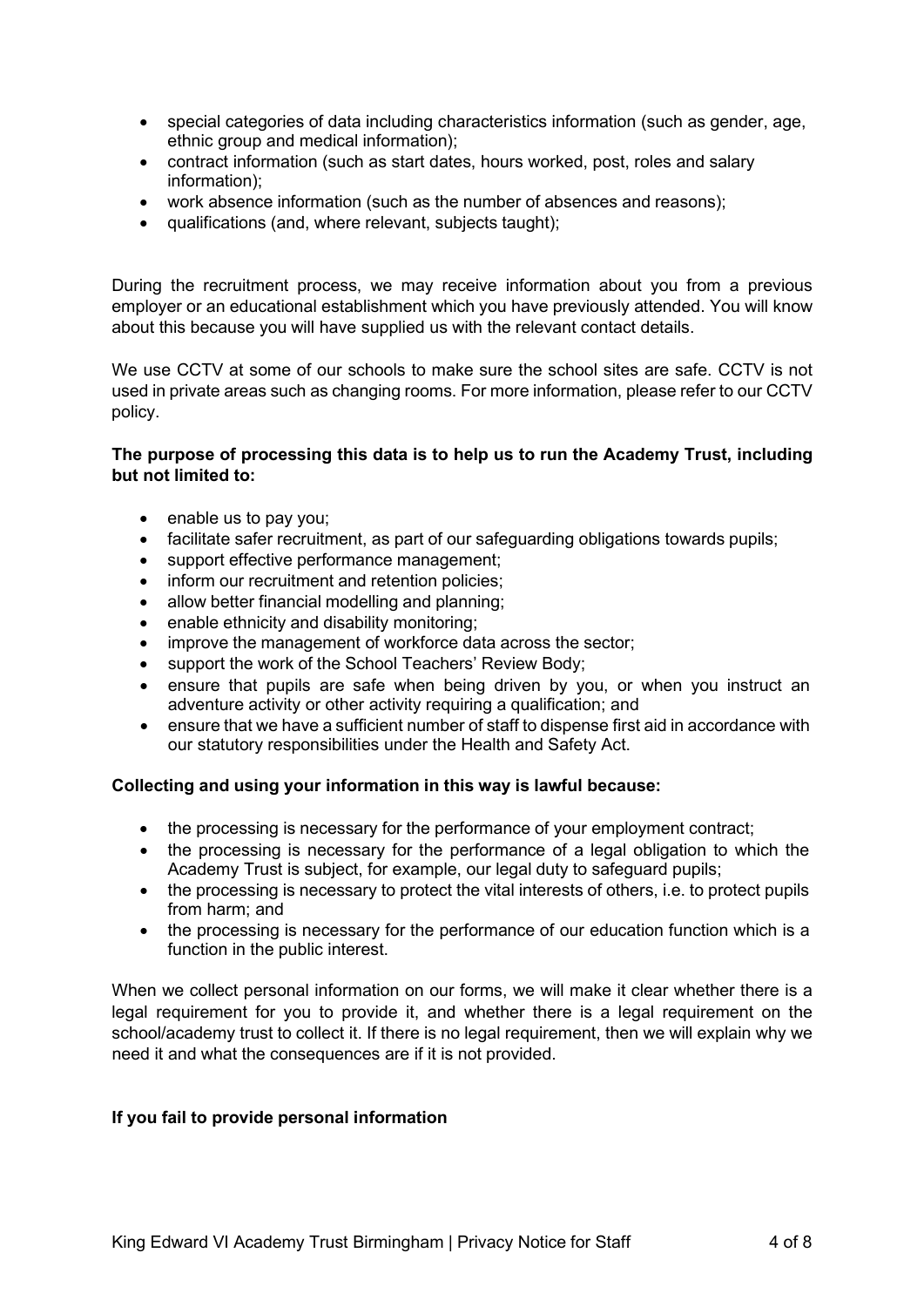If you fail to provide certain information when requested, we may not be able to provide you with employment through the Academy Trust, or we may be prevented from complying with our legal obligations as an employer.

# **When we share your information with others**

We will not share information about you with third parties without your consent unless the law allows us to.

We are required, by law, to pass on some of the personal data which we collect to:

- the local authority;
- the Department for Education ('DfE');
- government departments;
- emergency services.

The collection of this information will benefit both national and local users by:

- improving the management of workforce data across the sector;
- enabling development of a comprehensive picture of the workforce and how it is deployed;
- informing the development of recruitment and retention policies;
- allowing better financial modelling and planning;
- enabling ethnicity and disability monitoring; and
- supporting the work of the School Teachers' Review Body.

If you require more information about how we and/or the DfE store and use your personal data, please visit:

https:[//www.gov.uk/data-protection-how-we-collect-and-share-research-data](http://www.gov.uk/data-protection-how-we-collect-and-share-research-data)

We disclose personal data about you to the Disclosure and Barring Service for the purposes of carrying out checks on your suitability for work with children.

We disclose details about you including national insurance number and absence information to our payroll provider to enable you to be paid.

We disclose details from your HR file with our HR provider and their HR system for the purposes of HR management.

We share your identity and pay information with HMRC in conjunction with your legal obligation to pay income tax and make national insurance contributions.

Where you have decided to become part of a salary sacrifice scheme such as that for childcare vouchers, we share your details with the provider to the extent necessary for them to provide the vouchers to you.

We share your details with your pension provider in order to make sure that you pay the correct amount and maintain your entitlement to a pension upon your retirement. For teachers the scheme is the TPS, for support staff, the scheme is LGPS.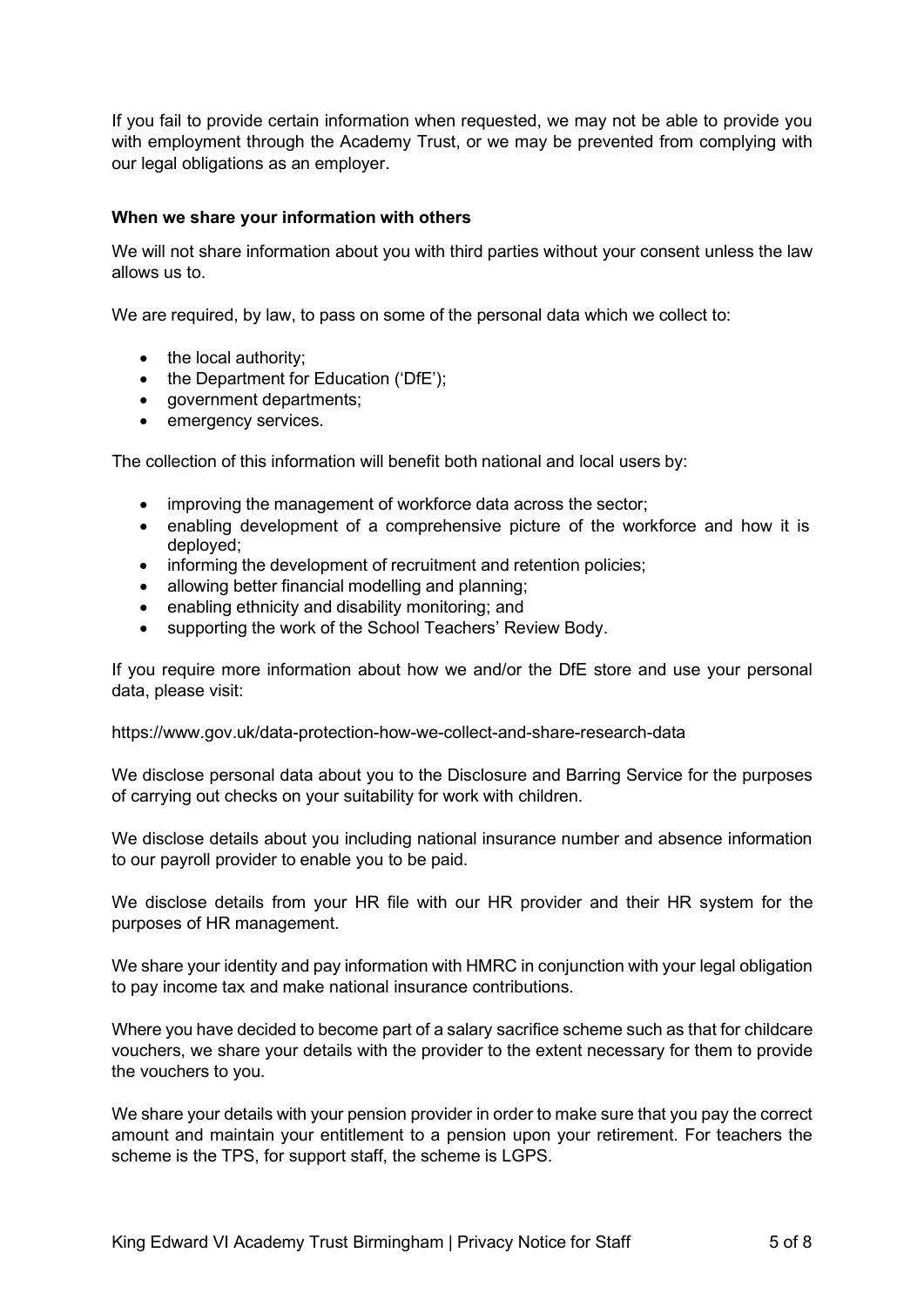Our disclosures to third parties are lawful because one of the following reasons applies:

- The disclosure is necessary for the performance of your employment contract;
- The disclosure is necessary for the performance of a legal obligation to which the Academy Trust is subject, for example, our legal duty to safeguard pupils;
- The disclosure is necessary to protect the vital interests of others, i.e. to protect pupils from harm;
- The disclosure is necessary for the performance of our education function which is a function in the public interest.

We do not normally transfer your information to a different country which is outside the European Economic Area.

#### **Change of purpose**

We will only use your personal information for the purposes for which we collected it unless we reasonably consider that we need to use it for another reason and that reason is compatible with the original purpose. If we need to use your personal information for an unrelated purpose, we will notify you, and we will explain the legal basis which allows us to do so.

Please note that we may process your personal information without your knowledge or consent, in compliance with the above rules, where this is required or permitted by law.

#### **Security**

We have appropriate security measures to prevent your personal information from being accidentally lost, used or accessed in an unauthorised way, altered or disclosed. In addition, we limit access to your personal information to those employees, agents, contractors and other third parties who have a need to know. They will only process your personal information on our instructions, and they are subject to a duty of confidentiality.

We have put in place procedures to deal with any suspected data security breach and will notify you and any applicable regulator of a suspected breach where we are legally required to do so.

#### **How long we keep your information**

We only keep your information for as long as we need to or for as long as the law requires us to.

The Foundation maintains a permanent archive of staff and Governors who have ever worked at a school of the Foundation. This archive comprises of but is not limited to the staff member's name, address when they started employment, date of birth, length of service, position. The archive can be accessed by the archivist for research and other purposes but is not used for marketing.

We have a policy which explains how long we keep information. It is called a Data Retention Policy, and you can find it on the Academy Trust website or ask for a copy at your school reception.

#### **Your rights**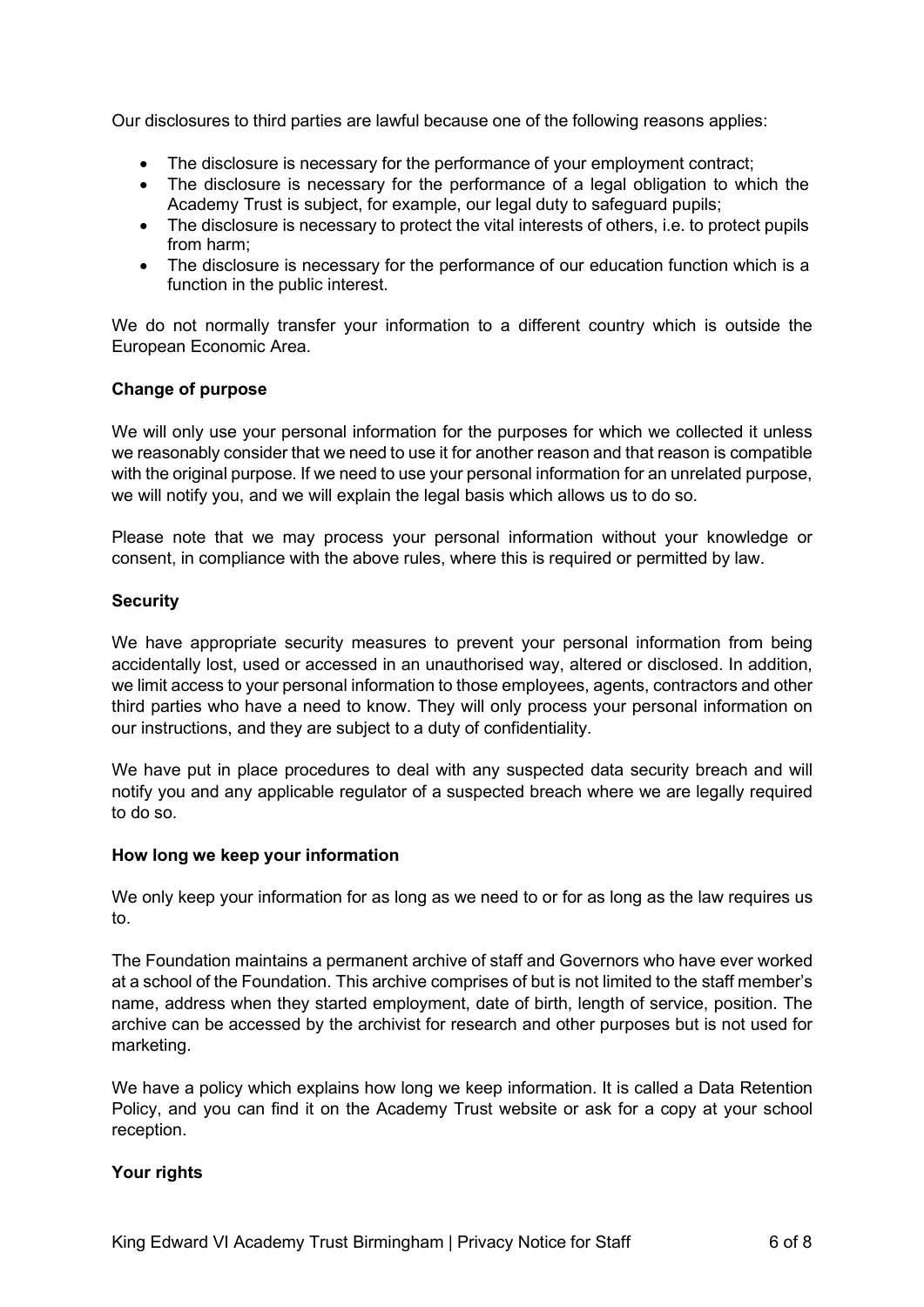You have the following rights in relation to the information we hold about you:

- You can ask us for a copy of the information we have about you;
- You can ask us to correct any information we have about you if you think it is wrong;
- You can ask us to erase information about you (although we may have good reasons why we cannot do this);
- You can ask us to limit what we are doing with your information;
- You can object to what we are doing with your information;
- You can ask us to transfer your information to another organisation in a format that makes it easy for them to use.

There is more information in our Data Protection Policy, or you can ask the Data Protection Lead at your school.

The policy can be found on the Academy Trust website, or you can contact your school reception.

You can complain about what we do with your personal information. If you are not happy with our answer to your complaint, then you can complain to the Information Commissioner's Office:

Information Commissioner's Office Wycliffe House Water Lane Wilmslow **Cheshire** SK9 5AF

Tel: 0303 123 1113 (local rate) or 01625 545 745 if you prefer to use a national rate number.